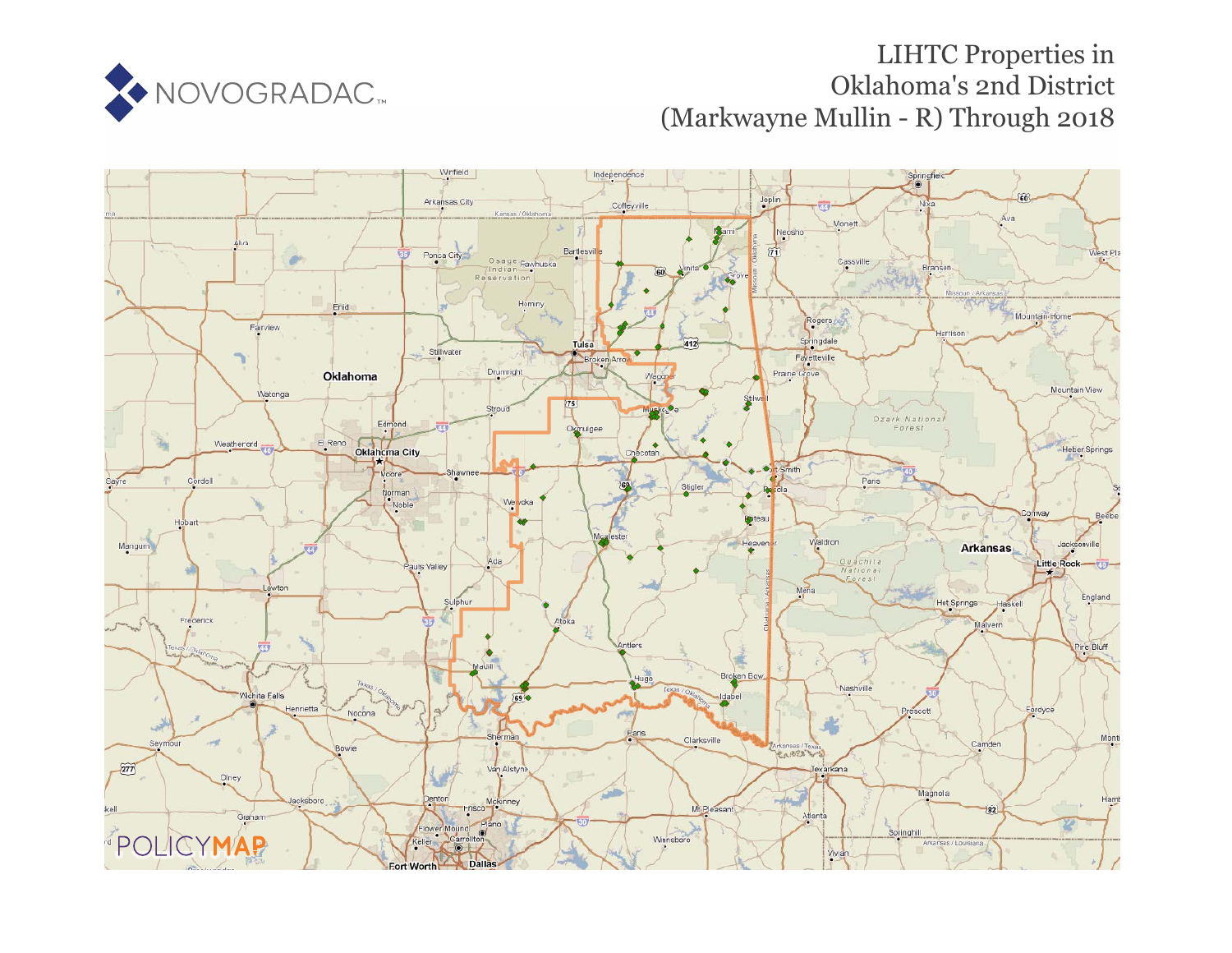| <b>Project Name</b>                                          | <b>Address</b>                              | City                         | <b>State</b> | <b>Zip Code</b> | Nonprofit<br><b>Sponsor</b> | <b>Allocation</b><br>Year | <b>Annual</b><br><b>Allocated</b><br><b>Amount</b> | <b>Year PIS</b> | <b>Construction Type</b>                                                               | <b>Total</b><br><b>Units</b> | Low<br>Income<br><b>Units</b> | <b>Rent or</b><br><b>Income</b><br><b>Ceiling</b> | <b>Credit %</b>                             | <b>Tax-Exempt</b><br><b>Bond</b> | <b>HUD Multi-Family</b><br>Financing/<br><b>Rental Assistance</b> |
|--------------------------------------------------------------|---------------------------------------------|------------------------------|--------------|-----------------|-----------------------------|---------------------------|----------------------------------------------------|-----------------|----------------------------------------------------------------------------------------|------------------------------|-------------------------------|---------------------------------------------------|---------------------------------------------|----------------------------------|-------------------------------------------------------------------|
| KIAMICHI GARDENS II 1405 S K ST                              |                                             | <b>HUGO</b>                  | OK           | 74743           | $\mathbf{N}\mathbf{o}$      | 2005                      | \$43,767                                           | 2007            | New Construction                                                                       | 20                           | 20                            | 60% AMGI                                          | $30$ % present $\,$ No $\,$<br>value        |                                  |                                                                   |
| LARKSPUR VILLAGE<br><b>DEVELOPMENT</b>                       | 1511 LARKSPUR<br>LN.                        | <b>DURANT</b>                | OK           | 74701           | Yes                         | 2005                      | \$357,405                                          | 2007            | New Construction                                                                       | 60                           | 60                            | 60% AMGI                                          | 70 % present $\hbox{~No}$<br>value          |                                  |                                                                   |
| NEHEMIAH HOMES                                               | $2201\,\mbox{WEWOKA}$ MUSKOGEE<br><b>ST</b> |                              | OK           | 74401           | No                          | 2005                      | \$479,933                                          | 2007            | <b>New Construction</b>                                                                | 36                           | 36                            | 60% AMGI                                          | 70 % present $\hbox{~No}$<br>value          |                                  |                                                                   |
| WILBURTON VILLAGE<br>LP                                      | 101 TIMBERLINE WILBURTON                    |                              | OK           | 74578           | No                          | 2007                      | \$62,578                                           | 2008            | Both New Construction $_{24}$<br>and $\ensuremath{\mathrm{A}}/\ensuremath{\mathrm{R}}$ |                              | 24                            | 60% AMGI                                          | <b>Both 30%</b><br>and 70%<br>present value | No                               |                                                                   |
| <b>CHECOTAH VILLAGE</b><br><b>APTS PAR</b>                   | 805 W<br><b>CHENAULT AVE</b>                | CHECOTAH                     | OK           | 74426           | No                          | 2006                      | \$47,137                                           | 2008            | Acquisition and Rehab 24                                                               |                              | 24                            | 60% AMGI                                          | <b>Both 30%</b><br>and 70%<br>present value | No                               |                                                                   |
| HOLDENVILLE<br>OAKRIDGE<br><b>COMMUNITY PHASE I</b>          | <b>102 RIVEROAKS</b><br>DR                  | <b>HOLDENVILLE</b>           | OK           | 74848           | No                          | 2007                      | \$500,000                                          | 2008            | New Construction                                                                       | 34                           | 34                            | 50% AMGI                                          | <b>Both 30%</b><br>and 70%<br>present value | No                               |                                                                   |
| <b>MUSKOGEE</b><br>AFFORDABLE HOUSING 201 S O ST<br>PHASE II |                                             | <b>MUSKOGEE</b>              | OK           | 74403           | Yes                         | 2006                      | \$458,953                                          | 2008            | New Construction                                                                       | 51                           | 51                            | 60% AMGI                                          | <b>Both 30%</b><br>and 70%<br>present value | No                               |                                                                   |
| HIGHLAND PARK<br><b>HEAVENER</b>                             | 810 W AVE E ST HEAVENER                     |                              | OK           | 74937           | No                          | 2007                      | \$300,237                                          | 2009            | <b>New Construction</b>                                                                | 30                           | $30\,$                        | 60% AMGI                                          | $30$ % present $\,$ No $\,$<br>value        |                                  |                                                                   |
| <b>OZARK RIDGE</b><br>AFFORDABLE HOUSING ST                  | 1390 W RED OAK TAHLEQUAH                    |                              | OK           | 74464           | $\mathbf{N}\mathbf{o}$      | 2007                      | \$398,641                                          | 2009            | New Construction                                                                       | 26                           | 26                            | 60% AMGI                                          | <b>Both 30%</b><br>and 70%<br>present value | No                               |                                                                   |
| PARK PLACE APTS                                              | 511 W PARK AVE MCALESTER                    |                              | OK           | 74501           | No                          | 2007                      | \$500,000                                          | 2009            | Acquisition and Rehab 120                                                              |                              | 120                           | 60% AMGI                                          | $30$ % present $\,$ No $\,$<br>value        |                                  |                                                                   |
| <b>TIMBER RIDGE</b>                                          | 551 WILSON ST DURANT                        |                              | OK           | 74701           | Yes                         | 2006                      | \$500,000                                          | 2009            | <b>New Construction</b>                                                                | 92                           | 92                            | 60% AMGI                                          | <b>Both 30%</b><br>and 70%<br>present value | No                               |                                                                   |
| DEER MEADOWS APTS<br>$\rm II$                                | 207 S BEAMS                                 | TISHOMINGO                   | OK           | 73460           | No                          | 2009                      | \$106,457                                          | 2010            | <b>New Construction</b>                                                                | 16                           | 16                            | 60% AMGI                                          | <b>Both 30%</b><br>and 70%<br>present value | No                               |                                                                   |
| HOLDENVILLE<br><b>OAKRIDGE</b><br><b>COMMUNITY PHASE II</b>  | 102 RIVEROAKS<br>DR                         | $\operatorname{HOLDENVILLE}$ | OK           | 74848           | No                          | 2009                      | \$416,656                                          | 2011            | <b>New Construction</b>                                                                | 22                           | 22                            | 60% AMGI                                          | <b>Both 30%</b><br>and 70%<br>present value | No                               |                                                                   |

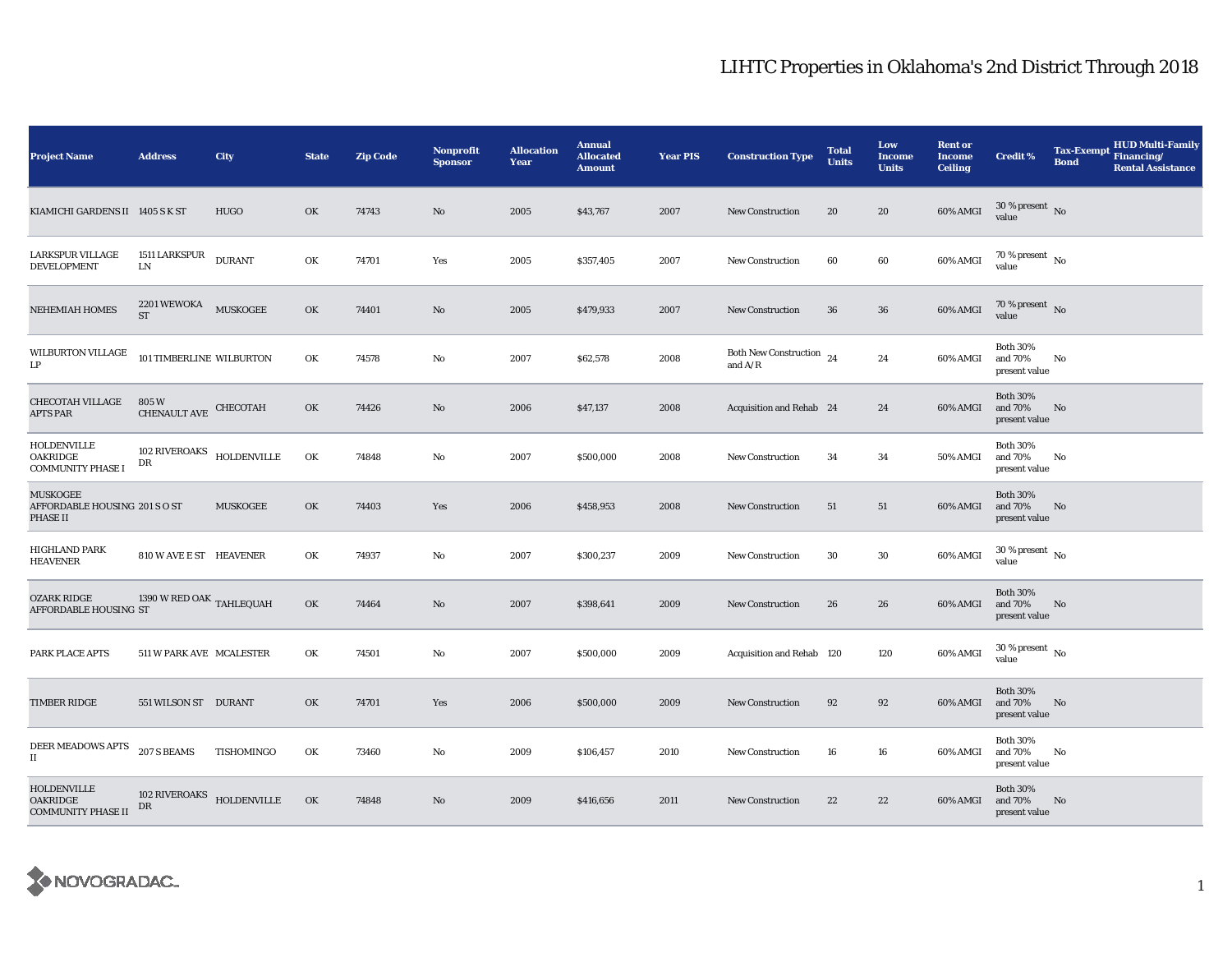| <b>Project Name</b>                                                 | <b>Address</b>                                                                                     | City             | <b>State</b> | <b>Zip Code</b> | <b>Nonprofit</b><br><b>Sponsor</b> | <b>Allocation</b><br>Year | <b>Annual</b><br><b>Allocated</b><br><b>Amount</b> | <b>Year PIS</b> | <b>Construction Type</b> | <b>Total</b><br><b>Units</b> | Low<br>Income<br><b>Units</b> | <b>Rent or</b><br>Income<br><b>Ceiling</b> | <b>Credit %</b>                             | <b>Tax-Exempt</b><br><b>Bond</b> | <b>HUD Multi-Family</b><br>Financing/<br><b>Rental Assistance</b> |
|---------------------------------------------------------------------|----------------------------------------------------------------------------------------------------|------------------|--------------|-----------------|------------------------------------|---------------------------|----------------------------------------------------|-----------------|--------------------------|------------------------------|-------------------------------|--------------------------------------------|---------------------------------------------|----------------------------------|-------------------------------------------------------------------|
| LEGENDS AT HICKORY 623 HICKORY<br><b>RIDGE PHASE II</b>             | <b>RIDGE DR</b>                                                                                    | <b>MCALESTER</b> | OK           | 74501           | $\mathbf{No}$                      | 2009                      | \$524,876                                          | 2011            | New Construction         | 28                           | 28                            | 60% AMGI                                   | <b>Both 30%</b><br>and 70%<br>present value | No                               |                                                                   |
| NEOSHO RIDGE                                                        | 1802 18TH PL SW MIAMI                                                                              |                  | OK           | 74354           | $\mathbf{N}\mathbf{o}$             | 2008                      | \$303,953                                          | 2011            | New Construction         | 24                           | 24                            | 60% AMGI                                   | <b>Both 30%</b><br>and 70%<br>present value | No                               |                                                                   |
| OKMULGEE & OKEMAH 512 N<br>AFFORDABLE HOUSING MUSKOGEE AVE OKMULGEE |                                                                                                    |                  | OK           | 74447           | $\mathbf{No}$                      | 2008                      | \$1,000                                            | 2011            | New Construction         | 44                           | 44                            | 60% AMGI                                   | <b>Both 30%</b><br>and 70%<br>present value | No                               |                                                                   |
| OZARK RIDGE PHASE II 1371 W OZARK TAHLEQUAH                         |                                                                                                    |                  | OK           | 74464           | $\mathbf{N}\mathbf{o}$             | 2008                      | \$550,000                                          | 2011            | <b>New Construction</b>  | 32                           | $32\,$                        | 60% AMGI                                   | <b>Both 30%</b><br>and 70%<br>present value | No                               |                                                                   |
| STONEBROOK PARK OF 704<br><b>DURANT</b>                             | STONEBROOK DURANT<br>CIR                                                                           |                  | OK           | 74701           | No                                 | 2008                      | \$550,000                                          | 2011            | <b>New Construction</b>  | 37                           | 36                            | 60% AMGI                                   | <b>Both 30%</b><br>and 70%<br>present value | No                               |                                                                   |
| <b>STONEBROOKE PARK</b><br>OF STILWELL                              | 1503<br>STONEBROOK STILWELL<br>DR                                                                  |                  | OK           | 74960           | $\mathbf{N}\mathbf{o}$             | 2008                      | \$419,909                                          | 2011            | <b>New Construction</b>  | 25                           | 24                            | 60% AMGI                                   | <b>Both 30%</b><br>and 70%<br>present value | No                               |                                                                   |
| STONEBROOK PARK OF<br>TAHLEQUAH                                     | 650<br>STONEBROOK TAHLEQUAH<br>DR                                                                  |                  | OK           | 74464           | No                                 | 2008                      | \$500,000                                          | 2011            | New Construction         | 32                           | 31                            | 60% AMGI                                   | <b>Both 30%</b><br>and 70%<br>present value | No                               |                                                                   |
| <b>WESTSIDE APTS</b>                                                | 908W<br><b>CHOCTAW AVE</b>                                                                         | MCALESTER        | OK           | 74501           | $\mathbf{N}\mathbf{o}$             | 2009                      | \$453,369                                          | 2011            | New Construction         | 40                           | 40                            | 60% AMGI                                   | <b>Both 30%</b><br>and 70%<br>present value | No                               |                                                                   |
| <b>WEST STREET APTS</b>                                             | 802 W<br>$\begin{minipage}{.4\linewidth} \textbf{CHOCTAW AVE} & \textbf{MCALESTER} \end{minipage}$ |                  | OK           | 74501           | No                                 | 2009                      | \$600,000                                          | 2011            | New Construction         | 51                           | $\bf{0}$                      | 60% AMGI                                   | <b>Both 30%</b><br>and 70%<br>present value | No                               |                                                                   |
| <b>LINDEN WOODS</b>                                                 | <b>84 BRITTNEY DR DURANT</b>                                                                       |                  | OK           | 74701           | $\mathbf{N}\mathbf{o}$             | 2010                      | \$600,000                                          | 2012            | <b>New Construction</b>  | 33                           | 33                            | 60% AMGI                                   | <b>Both 30%</b><br>and 70%<br>present value | No                               |                                                                   |
| <b>HUGO AFFORDABLE</b><br><b>HOUSING</b>                            | <b>1107 WIND</b><br><b>HAVEN DR</b>                                                                | HUGO             | OK           | 74743           | No                                 | 2012                      | \$6,190,140                                        | 2013            | New Construction         | 25                           | $\bf{0}$                      | 60% AMGI                                   | 70 % present $\hbox{~No}$<br>value          |                                  | No                                                                |
| <b>IRONMAN APTS</b>                                                 | 730 NAVAJO LN NOWATA                                                                               |                  | OK           | 74048           | $\mathbf{N}\mathbf{o}$             | 2011                      | \$5,272,159                                        | 2013            | Acquisition and Rehab 44 |                              | $\bf{0}$                      | 60% AMGI                                   | <b>Both 30%</b><br>and 70%<br>present value | No                               | No                                                                |
| LEGENDS OF HICKORY 630 DOGWOOD<br>RIDGE III                         | LN                                                                                                 | <b>MCALESTER</b> | OK           | 74501           | No                                 | 2011                      | \$8,250,000                                        | 2013            | <b>New Construction</b>  | 38                           | $\bf{0}$                      | 60% AMGI                                   | $70$ % present $_{\, \rm No}$<br>value      |                                  | No                                                                |

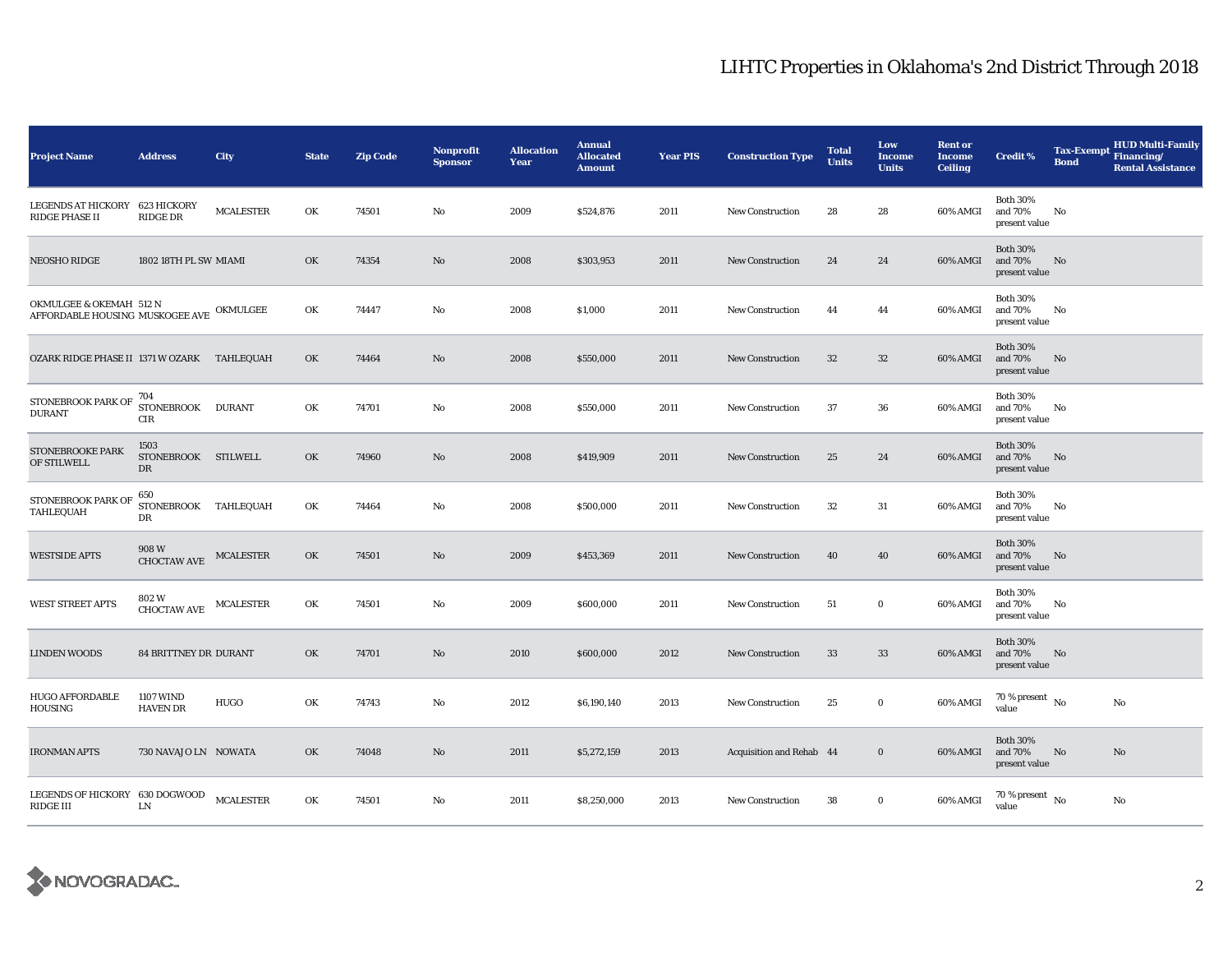| <b>Project Name</b>                           | <b>Address</b>                                   | City             | <b>State</b> | <b>Zip Code</b> | Nonprofit<br><b>Sponsor</b> | <b>Allocation</b><br>Year | <b>Annual</b><br><b>Allocated</b><br><b>Amount</b> | <b>Year PIS</b> | <b>Construction Type</b>  | <b>Total</b><br><b>Units</b> | Low<br><b>Income</b><br><b>Units</b> | <b>Rent or</b><br><b>Income</b><br><b>Ceiling</b> | <b>Credit %</b>                             | Tax-Exempt Financing/<br><b>Bond</b> | <b>HUD Multi-Family</b><br><b>Rental Assistance</b> |
|-----------------------------------------------|--------------------------------------------------|------------------|--------------|-----------------|-----------------------------|---------------------------|----------------------------------------------------|-----------------|---------------------------|------------------------------|--------------------------------------|---------------------------------------------------|---------------------------------------------|--------------------------------------|-----------------------------------------------------|
| LINDEN WOODS II                               | <b>86 MATTHEW</b><br>DR                          | <b>DURANT</b>    | OK           | 74701           | $\mathbf{N}\mathbf{o}$      | 2011                      | \$9,000,000                                        | 2013            | <b>New Construction</b>   | 40                           | $\mathbf{0}$                         | 60% AMGI                                          | 70 % present $\,$ No $\,$<br>value          |                                      | No                                                  |
| <b>MADILL AFFORDABLE</b><br>HOUSING           | 604 DUNN DR                                      | <b>MADILL</b>    | OK           | 73446           | No                          | 2011                      | \$9,045,198                                        | 2013            | <b>New Construction</b>   | 25                           | $\bf{0}$                             | 60% AMGI                                          | 70 % present $\hbox{~No}$<br>value          |                                      | No                                                  |
| ROSEROCK ESTATES<br><b>PHASES I &amp; II</b>  | 106 N NO NAME SALLISAW<br>$\operatorname{ST}$    |                  | OK           | 74955           | No                          | 2011                      | \$4,616,885                                        | 2013            | Acquisition and Rehab 48  |                              | 28                                   | 60% AMGI                                          | <b>Both 30%</b><br>and 70%<br>present value | No                                   | No                                                  |
| CLAREMORE VILLAGE                             | 23445 S TWIN<br>OAKS DR                          | <b>CLAREMORE</b> | OK           | 74019           | $\rm No$                    | 2013                      | \$3,000,000                                        | 2014            | <b>New Construction</b>   | 80                           | 80                                   | 60% AMGI                                          | 70 % present $\hbox{~No}$<br>value          |                                      | No                                                  |
| <b>DENNIS HUGGINS</b><br><b>MEMORIAL APAR</b> | 101 W MAIN ST DURANT                             |                  | OK           | 74701           | No                          | 2012                      | \$7,706,925                                        | 2014            | Acquisition and Rehab 24  |                              | 24                                   | 50% AMGI                                          | <b>Both 30%</b><br>and 70%<br>present value | No                                   | No                                                  |
| <b>MISSION VILLAGE OF</b><br>TAHLEQUAH        | $659\>\mathrm{S}\:\mathrm{VILLAGE}$<br>DR        | TAHLEQUAH        | OK           | 74464           | No                          | 2013                      | \$5,765,856                                        | 2014            | <b>New Construction</b>   | 24                           | 21                                   | 50% AMGI                                          | 70 % present $\hbox{~No}$<br>value          |                                      | No                                                  |
| SAVANNAH PARK OF<br><b>ATOKA</b>              | 125 S WALKER<br><b>CIR</b>                       | <b>ATOKA</b>     | OK           | 74525           | $\mathbf{N}\mathbf{o}$      | 2012                      | \$2,894,248                                        | 2014            | Acquisition and Rehab 24  |                              | 24                                   | 60% AMGI                                          | <b>Both 30%</b><br>and 70%<br>present value | No                                   | No                                                  |
| SAVANNAH PARK OF<br><b>COALGATE</b>           | 100 S BYRD ST COALGATE                           |                  | OK           | 74538           | No                          | 2012                      | \$4,963,704                                        | 2014            | Acquisition and Rehab 24  |                              | 24                                   | 60% AMGI                                          | <b>Both 30%</b><br>and 70%<br>present value | No                                   | No                                                  |
| STONEBROOK PARK OF<br><b>STILWELL</b>         | 2024<br>STONEBROOK STILWELL<br><b>WAY</b>        |                  | OK           | 74960           | No                          | 2013                      | \$3,754,362                                        | 2014            | <b>New Construction</b>   | 24                           | 24                                   | <b>50% AMGI</b>                                   | $70\,\%$ present $\,$ No value              |                                      | No                                                  |
| ARCHWOOD<br>APARTMENTS                        | 1006 HIGHWAY<br><b>9A</b>                        | <b>ARKOMA</b>    | OK           | 74901-0000      | No                          | 2015                      | \$160,987                                          | 2016            | Acquisition and Rehab 24  |                              | 24                                   | 60% AMGI                                          | <b>Both 30%</b><br>and 70%<br>present value | No                                   | No                                                  |
| <b>GARDEN WALK OF</b><br><b>GROVE</b>         | $400$ MILL CREEK $_{\rm{GROVE}}$<br><b>DRIVE</b> |                  | OK           | 74344-0000      | No                          | 2014                      | \$595,162                                          | 2016            | Acquisition and Rehab 100 |                              | 100                                  | 60% AMGI                                          | <b>Both 30%</b><br>and 70%<br>present value | No                                   | No                                                  |
| <b>GARDEN WALK OF</b><br><b>MULDROW</b>       | <b>815 MCLAIN</b><br><b>DRIVE</b>                | <b>MULDROW</b>   | OK           | 74948-0000      | No                          | 2014                      | \$412,737                                          | 2016            | Acquisition and Rehab 72  |                              | 72                                   | 60% AMGI                                          | <b>Both 30%</b><br>and 70%<br>present value | No                                   | No                                                  |
| <b>GARDENWALK OF</b><br><b>IDABEL</b>         | 907 LAUREL                                       | <b>IDABEL</b>    | OK           | 74745-0000      | No                          | 2014                      | \$371,539                                          | 2016            | Acquisition and Rehab 52  |                              | 52                                   | 60% AMGI                                          | <b>Both 30%</b><br>and 70%<br>present value | No                                   | No                                                  |

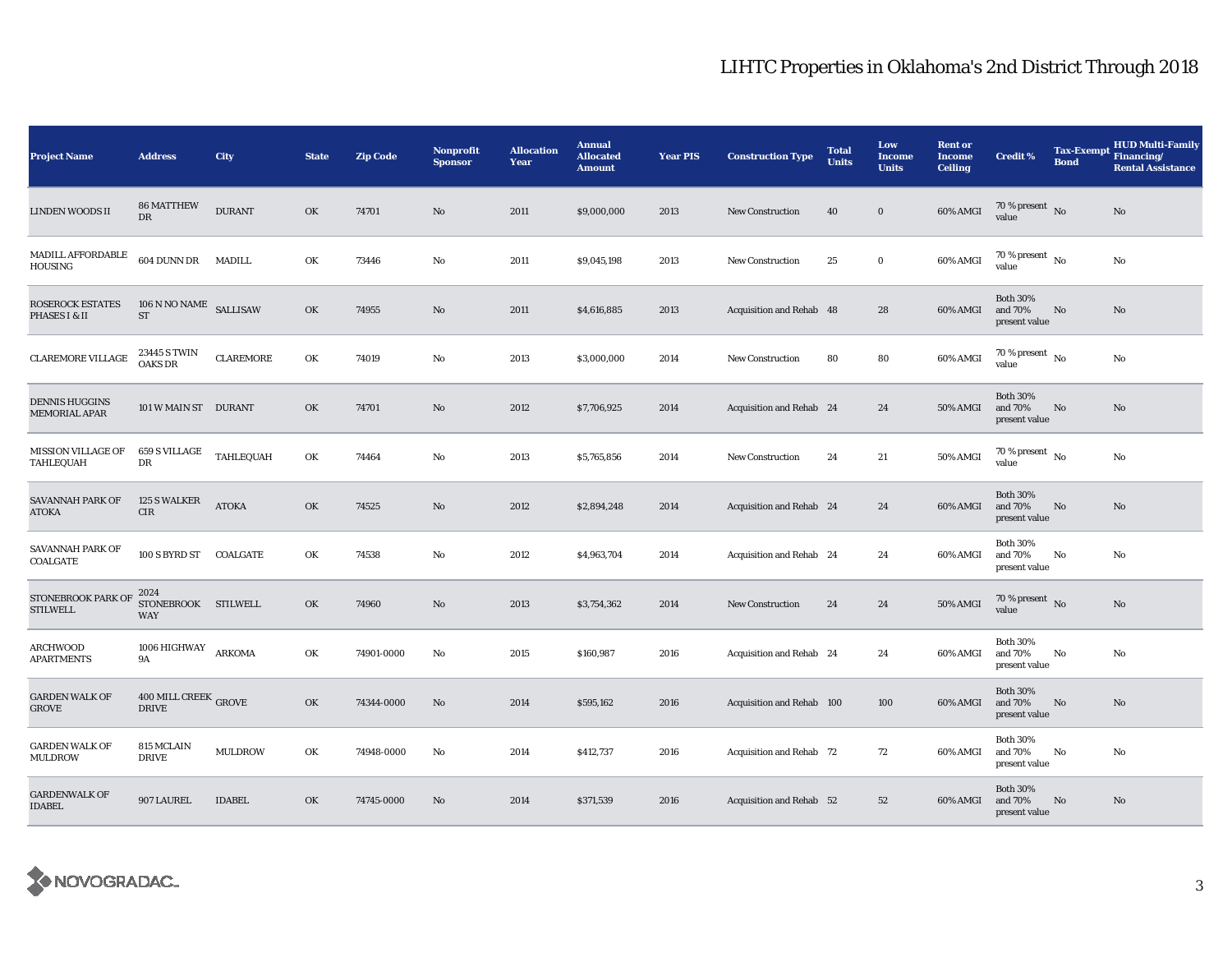| <b>Project Name</b>                                                    | <b>Address</b>                             | <b>City</b>      | <b>State</b> | Zip Code   | Nonprofit<br><b>Sponsor</b> | <b>Allocation</b><br>Year | <b>Annual</b><br><b>Allocated</b><br><b>Amount</b> | <b>Year PIS</b>      | <b>Construction Type</b>                   | <b>Total</b><br><b>Units</b> | Low<br><b>Income</b><br><b>Units</b> | <b>Rent or</b><br><b>Income</b><br><b>Ceiling</b> | Credit %                                    | <b>Tax-Exempt</b><br><b>Bond</b> | <b>HUD Multi-Family</b><br>Financing/<br><b>Rental Assistance</b> |
|------------------------------------------------------------------------|--------------------------------------------|------------------|--------------|------------|-----------------------------|---------------------------|----------------------------------------------------|----------------------|--------------------------------------------|------------------------------|--------------------------------------|---------------------------------------------------|---------------------------------------------|----------------------------------|-------------------------------------------------------------------|
| <b>HUGO AFFORDABLE</b><br><b>HOUSING II</b>                            | 1100<br>WINDHAVEN<br><b>DRIVE</b>          | HUGO             | OK           | 74743-0000 | No                          | 2014                      | \$116,786                                          | 2016                 | <b>New Construction</b>                    | 10                           | 10                                   | 60% AMGI                                          | $70$ % present $\,$ No $\,$<br>value        |                                  | No                                                                |
| <b>HUGO AFFORDABLE</b><br>HOUSING, III                                 | 1105-1114<br>SUNHAVEN DR.                  | HUGO             | OK           | 74743-0000 | No                          | 2015                      | \$106,449                                          | 2016                 | <b>New Construction</b>                    | 10                           | 10                                   | 60% AMGI                                          | 70 % present $\,$ No $\,$<br>value          |                                  | No                                                                |
| <b>HUGO AFFORDABLE</b><br>HOUSING, IV                                  | <b>SUNHAVEN</b><br><b>DRIVE</b>            | <b>HUGO</b>      | OK           | 74743-0000 | No                          | 2015                      | \$102,924                                          | 2016                 | <b>New Construction</b>                    | 10                           | 10                                   | 60% AMGI                                          | $70$ % present $\,$ No $\,$<br>value        |                                  | $\mathbf{No}$                                                     |
| <b>MUSKOGEE ARTS</b><br>DISTRICT HOMES, LP                             | 407 S. 5TH<br><b>STREET</b>                | <b>MUSKOGEE</b>  | OK           | 74401-0000 | No                          | 2014                      | \$562,457                                          | 2016                 | Both New Construction 36<br>and $A/R$      |                              | 36                                   | 60% AMGI                                          | <b>Both 30%</b><br>and 70%<br>present value | No                               | No                                                                |
| WILL ROGERS LOFT                                                       | 524 WEST WILL<br>ROGERS BLVD               | <b>CLAREMORE</b> | OK           | 74017-0000 | No                          | 2015                      | \$313,000                                          | 2016                 | Acquisition and Rehab 39                   |                              | 39                                   | 60% AMGI                                          | $70$ % present $\,$ No $\,$<br>value        |                                  | No                                                                |
| <b>BURNSIDE ESTATES,,</b><br>$\mathbf{L}\mathbf{P}$                    | 412 BURNSIDE HUGO                          |                  | OK           | 74743-0000 | No                          | 2015                      | \$380,000                                          | 2017                 | Acquisition and Rehab 32                   |                              | 32                                   | 60% AMGI                                          | <b>Both 30%</b><br>and 70%<br>present value |                                  | No                                                                |
| <b>COTTAGE PARK</b><br><b>MCALESTER</b>                                | 921 COTTAGE<br><b>PARK CIRCLE</b><br>(BLDG | <b>MCALESTER</b> | OK           | 74501-0000 | No                          | 2014                      | \$515,799                                          | 2017                 | <b>New Construction</b>                    | 40                           | 40                                   | 60% AMGI                                          | 70 % present<br>value                       |                                  | $\mathbf{No}$                                                     |
| LAKEHURST VILLAGE                                                      | LAKEHURST DR EUFAULA                       |                  | OK           | 74432-0000 | No                          | 2015                      | \$394,215                                          | 2017                 | New Construction                           | 35                           | 35                                   | 60% AMGI                                          | 70 % present<br>value                       |                                  | No                                                                |
| ROUTE 66 LANDING                                                       | 36 N MAIN<br><b>STREET</b>                 | MIAMI            | OK           | 74354-0000 | No                          | 2016                      | \$447,000                                          | 2017                 | Both New Construction $\,$ 42<br>and $A/R$ |                              | 42                                   | 60% AMGI                                          | 70 % present<br>value                       |                                  | $\rm No$                                                          |
| BROOKSTONE PARK OF $\,$ 3801 DAKOTA ST $\,$ DURANT<br><b>DURANT II</b> |                                            |                  | OK           | 74701      |                             | Insufficient<br>Data      | $\$0$                                              | Insufficient<br>Data | Not Indicated                              | 68                           | $\bf{0}$                             |                                                   | Not<br>Indicated                            |                                  |                                                                   |
| <b>CHELSEA TERRACE</b>                                                 | 309 ASH ST                                 | <b>CHELSEA</b>   | OK           | 74016      |                             | Insufficient<br>Data      | \$0                                                | Insufficient<br>Data | Not Indicated                              | $30\,$                       | $\bf{0}$                             |                                                   | Not<br>Indicated                            |                                  |                                                                   |
| GARDEN WALK OF POC-219 ROWE AVE POCOLA<br>ARK                          |                                            |                  | OK           | 74902      |                             | Insufficient<br>Data      | $\$0$                                              | Insufficient<br>Data | Not Indicated                              | 39                           | $\mathbf 0$                          |                                                   | Not<br>Indicated                            |                                  |                                                                   |
| <b>GARDEN WALK OF</b><br>STILWELL I, II & III                          | 501 SKYWOOD<br>DR                          | <b>STILWELL</b>  | OK           | 74960      |                             | Insufficient<br>Data      | $\$0$                                              | Insufficient<br>Data | Not Indicated                              | 116                          | $\bf{0}$                             |                                                   | Not<br>Indicated                            |                                  |                                                                   |

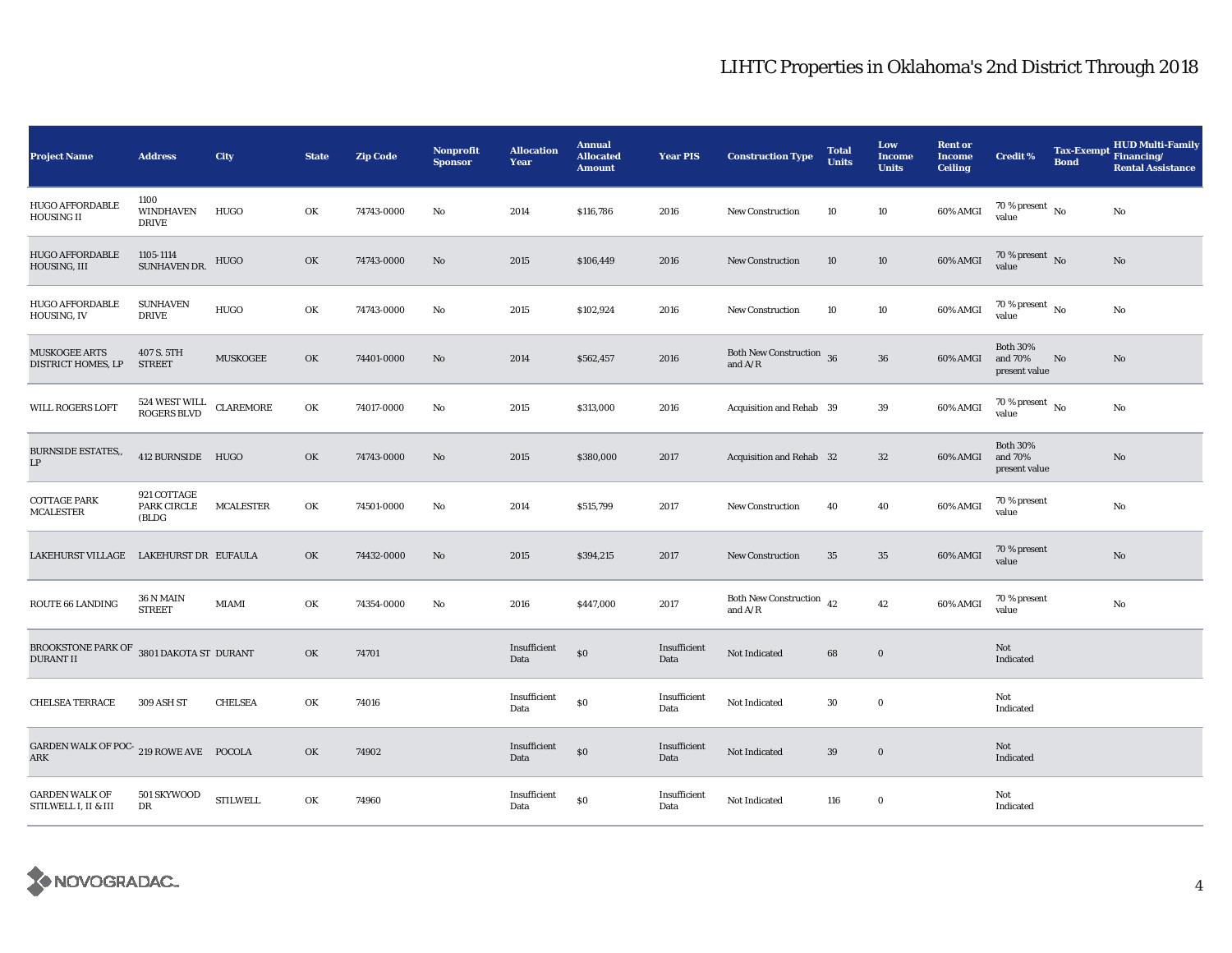| <b>Project Name</b>                                                    | <b>Address</b>                                                                                  | City          | <b>State</b> | <b>Zip Code</b> | Nonprofit<br><b>Sponsor</b> | <b>Allocation</b><br>Year | <b>Annual</b><br><b>Allocated</b><br><b>Amount</b> | <b>Year PIS</b>      | <b>Construction Type</b> | <b>Total</b><br><b>Units</b> | Low<br><b>Income</b><br><b>Units</b> | <b>Rent or</b><br><b>Income</b><br><b>Ceiling</b> | <b>Credit %</b>       | <b>Bond</b> | Tax-Exempt HUD Multi-Family<br><b>Rental Assistance</b> |
|------------------------------------------------------------------------|-------------------------------------------------------------------------------------------------|---------------|--------------|-----------------|-----------------------------|---------------------------|----------------------------------------------------|----------------------|--------------------------|------------------------------|--------------------------------------|---------------------------------------------------|-----------------------|-------------|---------------------------------------------------------|
| <b>GARDEN WALK ON</b><br><b>LACEY &amp; MICHELLE</b><br>LANES          | 203 LACEY LN                                                                                    | <b>POTEAU</b> | OK           | 74953           |                             | Insufficient<br>Data      | $\$0$                                              | Insufficient<br>Data | Not Indicated            | 81                           | $\bf{0}$                             |                                                   | Not<br>Indicated      |             |                                                         |
| <b>IDABEL PIONEER</b><br><b>VILLAGE LP</b>                             | 225 SW<br><b>FAIRVIEW ST</b>                                                                    | <b>IDABEL</b> | OK           | 74745           |                             | Insufficient<br>Data      | \$0                                                | Insufficient<br>Data | Not Indicated            | 24                           | $\bf{0}$                             |                                                   | Not<br>Indicated      |             |                                                         |
| OLD FORT CEDER<br>RIDGE                                                | 1200 CEDAR<br>RIDGE DR                                                                          | FORT GIBSON   | OK           | 74434           |                             | Insufficient<br>Data      | $\$0$                                              | Insufficient<br>Data | Not Indicated            | 92                           | $\bf{0}$                             |                                                   | Not<br>Indicated      |             |                                                         |
| $\rm BIRCHWOOD$ PLACE II                                               | $\begin{array}{cc}\n600 S \text{ WASHITA} & \text{WETUMKA} \\ ST & \text{WETUMKA}\n\end{array}$ |               | OK           | 74883           |                             | 1992                      | $\$0$                                              | Insufficient<br>Data | New Construction         | 23                           | 23                                   |                                                   | 30 % present<br>value |             |                                                         |
| <b>SOUTH 25TH PLACE</b>                                                | 1200 S 24TH ST MUSKOGEE                                                                         |               | OK           | 74401           |                             | Insufficient<br>Data      | \$0                                                | Insufficient<br>Data | Not Indicated            | $\bf{22}$                    | $\mathbf 0$                          |                                                   | Not<br>Indicated      |             |                                                         |
| THE MANHATTAN APTS $\frac{323 \text{ W}}{\text{BROADWAY ST}}$ MUSKOGEE |                                                                                                 |               | OK           | 74401           |                             | Insufficient<br>Data      | \$0                                                | Insufficient<br>Data | Not Indicated            | 27                           | $\bf{0}$                             |                                                   | Not<br>Indicated      |             |                                                         |
| <b>TIMBER CREEK</b>                                                    | 1548 N 18TH ST MUSKOGEE                                                                         |               | OK           | 74401           |                             | Insufficient<br>Data      | $\$0$                                              | Insufficient<br>Data | Not Indicated            | 41                           | $\bf{0}$                             |                                                   | Not<br>Indicated      |             |                                                         |
| CROSS CREEK APTS III                                                   | 6600 E 390 RD<br>APT <sub>6</sub>                                                               | OOLOGAH       | OK           | 74053           |                             | 1989                      | $\$0$                                              | Insufficient<br>Data | <b>New Construction</b>  | $32\,$                       | $32\,$                               |                                                   | 30 % present<br>value |             |                                                         |
| EL CONQUISTADOR<br>APTS                                                | $101\,\mathrm{MICHELLE}$<br>${\rm D}{\rm R}$                                                    | <b>POTEAU</b> | OK           | 74953           |                             | 1989                      | \$0                                                | Insufficient<br>Data | <b>New Construction</b>  | 32                           | 32                                   |                                                   | 30 % present<br>value |             |                                                         |
| FIRST STREET APTS II                                                   | 3131 N FIRST<br><b>AVE</b>                                                                      | <b>DURANT</b> | OK           | 74701           |                             | 1988                      | $\$0$                                              | Insufficient<br>Data | <b>New Construction</b>  | 32                           | 32                                   |                                                   | 30 % present<br>value |             |                                                         |
| <b>GREYSTONE APTS</b>                                                  | 102 GREYSTONE WESTVILLE<br>${\rm DR}$                                                           |               | OK           | 74965           |                             | 1990                      | \$0                                                | Insufficient<br>Data | New Construction         | 35                           | 34                                   |                                                   | 30 % present<br>value |             |                                                         |
| HOWARD L MILLER<br><b>SALLISAW APTS</b>                                | $106$ N NO NAME $$\rm SALLISAW$$<br>${\rm ST}$                                                  |               | OK           | 74955           |                             | 1990                      | $\$0$                                              | Insufficient<br>Data | New Construction         | 24                           | 24                                   |                                                   | 30 % present<br>value |             |                                                         |
| <b>LAUREL RIDGE</b>                                                    | 1700 SE<br><b>MADISON ST</b>                                                                    | <b>IDABEL</b> | OK           | 74745           |                             | 1992                      | $\$0$                                              | Insufficient<br>Data | New Construction         | 51                           | 51                                   |                                                   | 30 % present<br>value |             |                                                         |

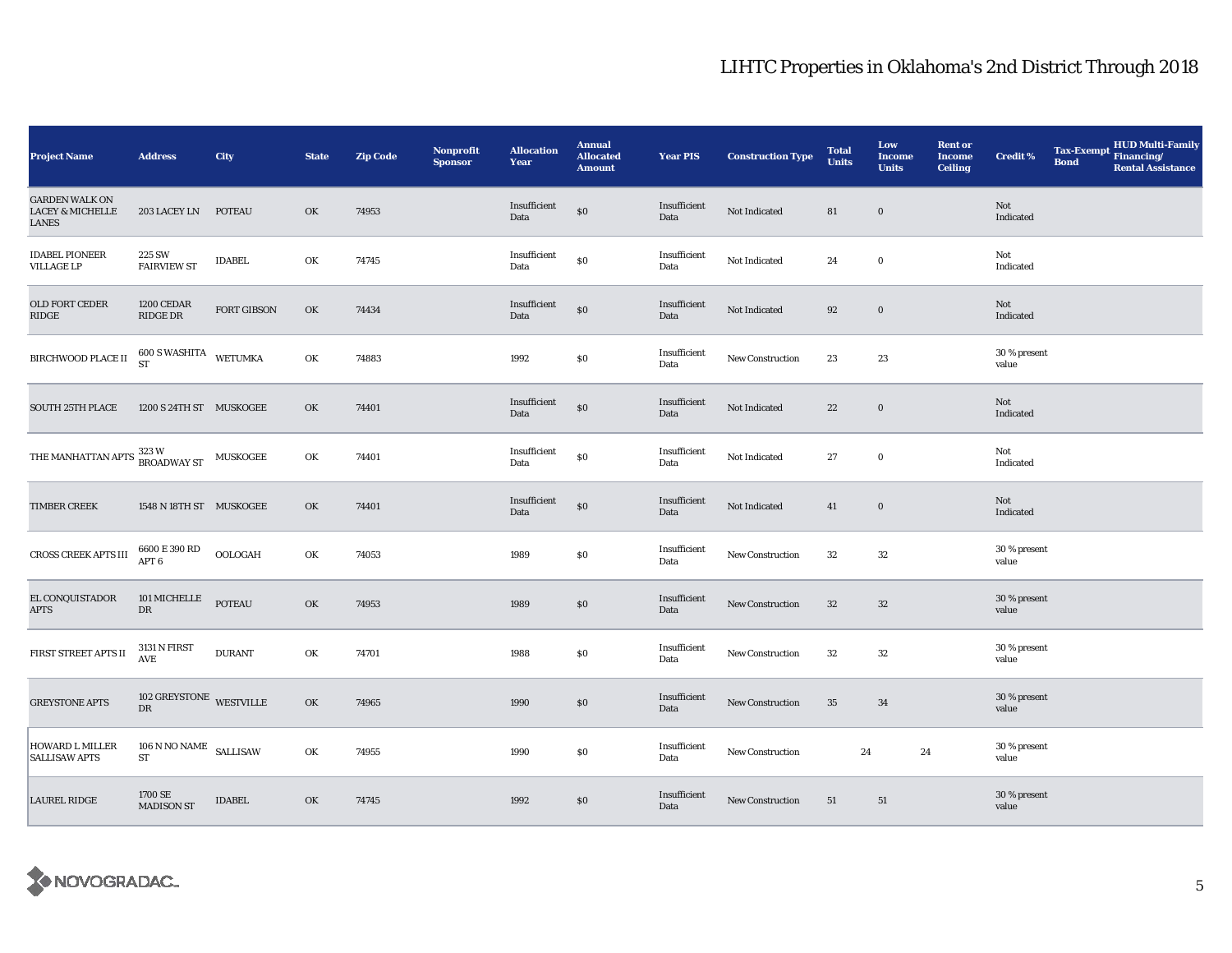| <b>Project Name</b>                                   | <b>Address</b>                                | City              | <b>State</b> | <b>Zip Code</b> | <b>Nonprofit</b><br><b>Sponsor</b> | <b>Allocation</b><br>Year | <b>Annual</b><br><b>Allocated</b><br><b>Amount</b> | <b>Year PIS</b>      | <b>Construction Type</b> | <b>Total</b><br><b>Units</b> | Low<br><b>Income</b><br><b>Units</b> | <b>Rent or</b><br><b>Income</b><br><b>Ceiling</b> | <b>Credit %</b>       | <b>Bond</b> | HUD Multi-Family<br>Tax-Exempt Financing/<br><b>Rental Assistance</b> |
|-------------------------------------------------------|-----------------------------------------------|-------------------|--------------|-----------------|------------------------------------|---------------------------|----------------------------------------------------|----------------------|--------------------------|------------------------------|--------------------------------------|---------------------------------------------------|-----------------------|-------------|-----------------------------------------------------------------------|
| MAYFAIR PLACE APTS                                    | 1901 W RUTH<br>$\operatorname{AVE}$           | <b>SALLISAW</b>   | OK           | 74955           |                                    | 1989                      | $\$0$                                              | Insufficient<br>Data | New Construction         | 52                           | 52                                   |                                                   | 30 % present<br>value |             |                                                                       |
| MAYFAIR PLACE II                                      | 1901 W RUTH<br>AVE                            | <b>SALLISAW</b>   | OK           | 74955           |                                    | 1989                      | \$0                                                | Insufficient<br>Data | New Construction         | 47                           | 47                                   |                                                   | 30 % present<br>value |             |                                                                       |
| MILL CREEK APTS III                                   | $400$ MILL CREEK $_{\rm{GROVE}}$<br><b>DR</b> |                   | OK           | 74344           |                                    | 1989                      | $\$0$                                              | Insufficient<br>Data | New Construction         | 42                           | 42                                   |                                                   | 30 % present<br>value |             |                                                                       |
| NORTH PARK APTS                                       | 200 E<br>COMMERCIAL INOLA<br><b>ST</b>        |                   | OK           | 74036           |                                    | 1989                      | \$0                                                | Insufficient<br>Data | New Construction         | 12                           | 12                                   |                                                   | 30 % present<br>value |             |                                                                       |
| NORTH PLACE APTS III RR 1                             |                                               | <b>CALERA</b>     | OK           | 74730           |                                    | 1989                      | <b>SO</b>                                          | Insufficient<br>Data | <b>New Construction</b>  | 16                           | 16                                   |                                                   | 30 % present<br>value |             |                                                                       |
| NORTH POINTE APTS 210 LACEY LN                        |                                               | <b>POTEAU</b>     | OK           | 74953           |                                    | 1988                      | $\$0$                                              | Insufficient<br>Data | New Construction         | 52                           | 52                                   |                                                   | 30 % present<br>value |             |                                                                       |
| <b>NORTHGATE APTS</b>                                 | 207 HOWARD ST POCOLA                          |                   | OK           | 74902           |                                    | 1990                      | $\$0$                                              | Insufficient<br>Data | New Construction         | 35                           | 35                                   |                                                   | 30 % present<br>value |             |                                                                       |
| <b>OAKVIEW APTS</b>                                   | <b>RR1BOX90</b>                               | TISHOMINGO        | OK           | 73460           |                                    | 1989                      | $\$0$                                              | Insufficient<br>Data | Acquisition and Rehab 25 |                              | 25                                   |                                                   | 30 % present<br>value |             |                                                                       |
| OAKVIEW PIONEER VILI <sup>100</sup> S PIONEER         |                                               | TISHOMINGO        | OK           | 73460           |                                    | 1994                      | $\$0$                                              | Insufficient<br>Data | New Construction         | 36                           | 36                                   |                                                   | Not<br>Indicated      |             |                                                                       |
| OAKWOOD VILLAGE APT OO OAKWOOD                        |                                               | <b>BROKEN BOW</b> | OK           | 74728           |                                    | 1988                      | $\$0$                                              | Insufficient<br>Data | New Construction         | 35                           | 25                                   |                                                   | 30 % present<br>value |             |                                                                       |
| OKMULGEE PIONEER VI $_{ST}^{120}$ W FOURTH OKMULGEE   |                                               |                   | OK           | 74447           |                                    | 1988                      | $\$0$                                              | Insufficient<br>Data | New Construction         | 24                           | 24                                   |                                                   | 30 % present<br>value |             |                                                                       |
| <b>SKYWOOD APTS</b>                                   | 201 SKYWOOD<br>DR                             | <b>STILWELL</b>   | OK           | 74960           |                                    | 1990                      | \$0                                                | Insufficient<br>Data | New Construction         | 51                           | 50                                   |                                                   | 30 % present<br>value |             |                                                                       |
| SPIRO PIONEER VILLAG $\frac{117}{ST}$ N GUTHRIE SPIRO |                                               |                   | OK           | 74959           |                                    | 1991                      | $\$0$                                              | Insufficient<br>Data | New Construction         | 36                           | 36                                   |                                                   | 30 % present<br>value |             |                                                                       |

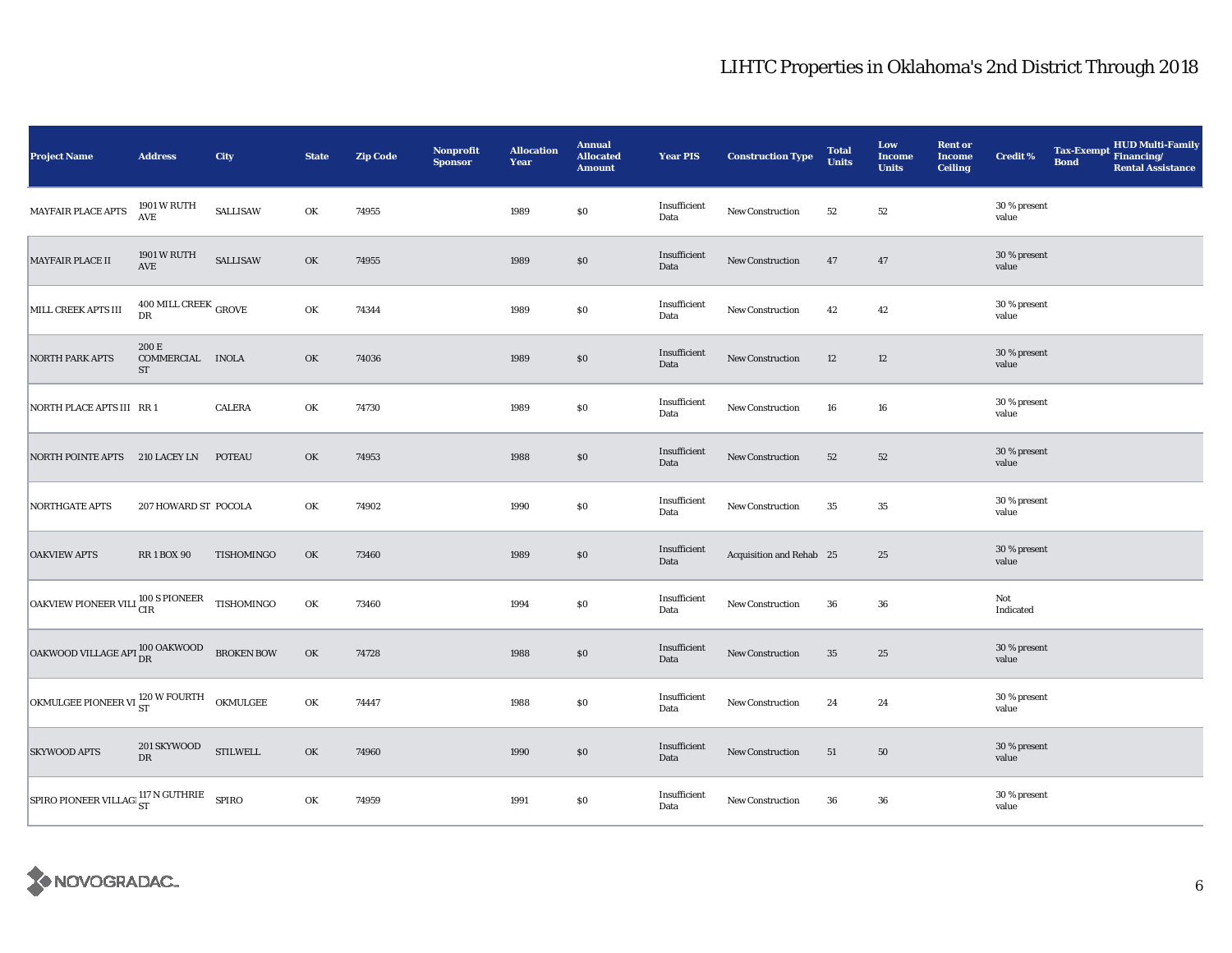| <b>Project Name</b>                                                                                   | <b>Address</b>                                             | City             | <b>State</b> | <b>Zip Code</b> | <b>Nonprofit</b><br><b>Sponsor</b> | <b>Allocation</b><br>Year | <b>Annual</b><br><b>Allocated</b><br><b>Amount</b> | <b>Year PIS</b>      | <b>Construction Type</b> | <b>Total</b><br><b>Units</b> | Low<br><b>Income</b><br><b>Units</b> | <b>Rent or</b><br><b>Income</b><br><b>Ceiling</b> | <b>Credit %</b>       | <b>Bond</b> | Tax-Exempt HUD Multi-Family<br><b>Rental Assistance</b> |
|-------------------------------------------------------------------------------------------------------|------------------------------------------------------------|------------------|--------------|-----------------|------------------------------------|---------------------------|----------------------------------------------------|----------------------|--------------------------|------------------------------|--------------------------------------|---------------------------------------------------|-----------------------|-------------|---------------------------------------------------------|
| STILWELL PROPERTIES 100 W<br>BLACKJACK ST                                                             |                                                            | <b>STILWELL</b>  | OK           | 74960           |                                    | 1993                      | \$0                                                | Insufficient<br>Data | New Construction         | 16                           | $6\phantom{.}6$                      |                                                   | Not<br>Indicated      |             |                                                         |
| WOODLAND HILLS II                                                                                     | 201 TAYLOR DR ROLAND                                       |                  | OK           | 74954           |                                    | 1989                      | \$0                                                | Insufficient<br>Data | New Construction         | 49                           | 46                                   |                                                   | 30 % present<br>value |             |                                                         |
| WOODRIDGE EAST APTS 113 N FRESNO ST SPIRO                                                             |                                                            |                  | OK           | 74959           |                                    | 1989                      | \$0                                                | Insufficient<br>Data | New Construction         | 24                           | 24                                   |                                                   | 30 % present<br>value |             |                                                         |
| <b>AMBER COURTS</b>                                                                                   | 100 WARREN ST HOLDENVILLE                                  |                  | OK           | 74848           |                                    | 1992                      | $\$0$                                              | 1993                 | New Construction         | 23                           | 23                                   |                                                   | 30 % present<br>value |             |                                                         |
| <b>CARRIAGE PARK</b>                                                                                  | 100 CARRIAGE<br>PARK                                       | <b>WESTVILLE</b> | OK           | 74965           |                                    | 1992                      | \$0                                                | 1993                 | New Construction         | 23                           | 23                                   |                                                   | 30 % present<br>value |             |                                                         |
| <b>GATEWAY PLACE</b>                                                                                  | <b>602 SE THIRD ST ANTLERS</b>                             |                  | OK           | 74523           |                                    | 1992                      | \$0                                                | 1993                 | New Construction         | 23                           | 23                                   |                                                   | 30 % present<br>value |             |                                                         |
| HARVEST WOOD APTS 100 S BYRD ST COALGATE                                                              |                                                            |                  | OK           | 74538           |                                    | 1992                      | \$0                                                | 1993                 | New Construction         | 23                           | 23                                   |                                                   | 30 % present<br>value |             |                                                         |
| OKEMAH VILLAGE APTS 500 S 14TH ST                                                                     |                                                            | <b>OKEMAH</b>    | OK           | 74859           |                                    | 1991                      | $\$0$                                              | 1993                 | Acquisition and Rehab 30 |                              | 30                                   |                                                   | 30 % present<br>value |             |                                                         |
| SOUTHWIND VILLAGE A <sup>125</sup> S WALKER                                                           |                                                            | <b>ATOKA</b>     | OK           | 74525           |                                    | 1992                      | \$0                                                | 1993                 | New Construction         | 23                           | 23                                   |                                                   | 30 % present<br>value |             |                                                         |
| <b>WOODBINE APTS</b>                                                                                  | $407\,\mathrm{NW}\,\mathrm{SECOND}\;$ ANTLERS<br><b>ST</b> |                  | OK           | 74523           |                                    | 1992                      | \$0                                                | 1993                 | New Construction         | 35                           | 35                                   |                                                   | 30 % present<br>value |             |                                                         |
| <b>BROADWAY APTS</b>                                                                                  | 348 E<br><b>BROADWAY ST</b>                                | MUSKOGEE         | OK           | 74403           |                                    | 1992                      | \$0                                                | 1994                 | Acquisition and Rehab 36 |                              | 36                                   |                                                   | 70 % present<br>value |             |                                                         |
| <b>EARTHSIDE DUPLEXES</b>                                                                             | 641A                                                       |                  | OK           | 74017           |                                    | 1992                      | \$0                                                | 1994                 | Acquisition and Rehab 32 |                              | 32                                   |                                                   | 70 % present<br>value |             |                                                         |
| $\begin{tabular}{ll} LAKELAND COVE APTS & $^{424}\,\text{LAKELAND} & \text{EUFAULA} \\ \end{tabular}$ |                                                            |                  | OK           | 74432           |                                    | 1993                      | $\$0$                                              | 1994                 | New Construction         | 48                           | 48                                   |                                                   | Not<br>Indicated      |             |                                                         |

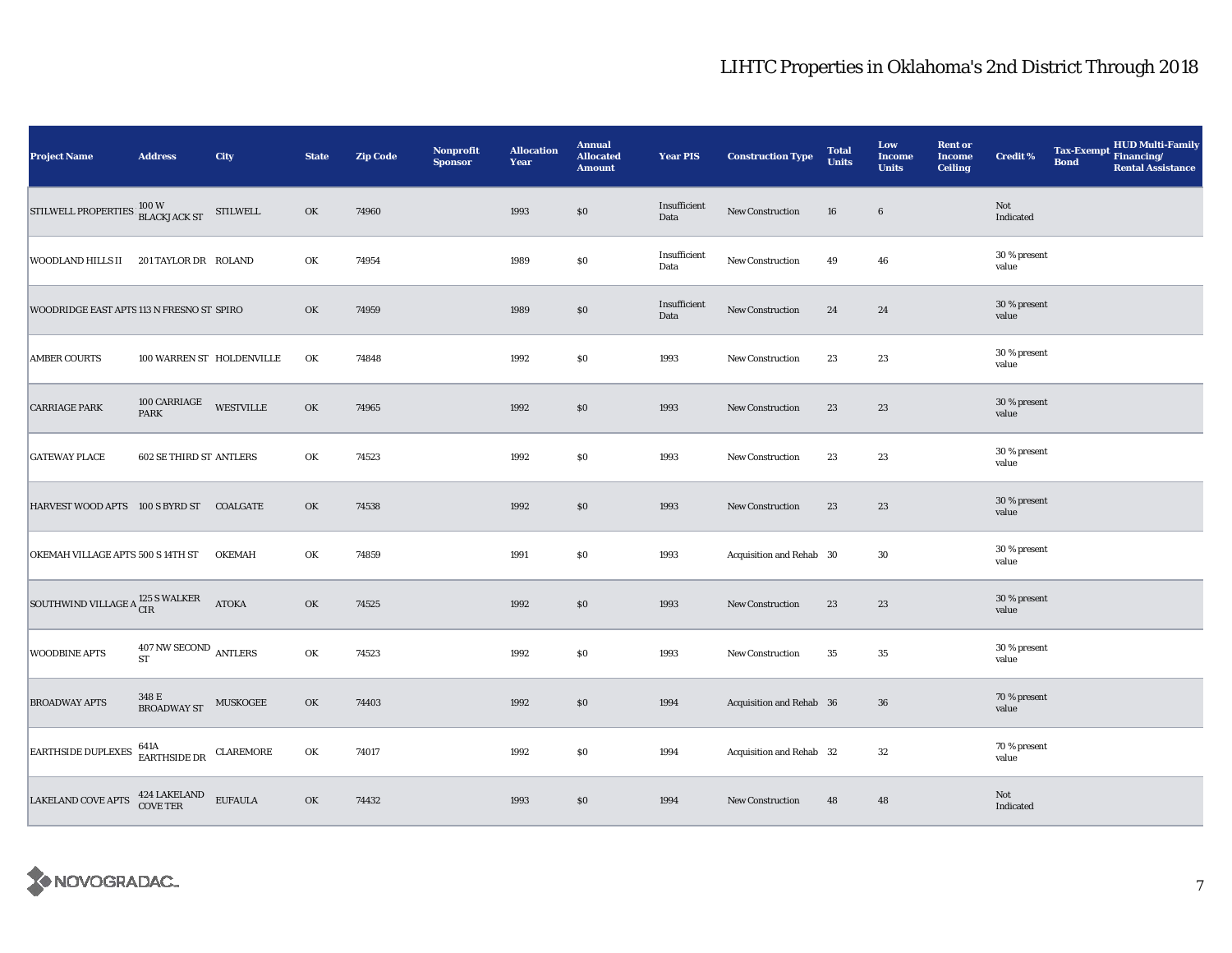| <b>Project Name</b>                                                                                      | <b>Address</b>                                  | City             | <b>State</b> | <b>Zip Code</b> | <b>Nonprofit</b><br><b>Sponsor</b> | <b>Allocation</b><br>Year | <b>Annual</b><br><b>Allocated</b><br><b>Amount</b> | <b>Year PIS</b> | <b>Construction Type</b> | <b>Total</b><br><b>Units</b> | Low<br><b>Income</b><br><b>Units</b> | <b>Rent or</b><br><b>Income</b><br><b>Ceiling</b> | <b>Credit %</b>                             | <b>Bond</b> | Tax-Exempt HUD Multi-Family<br><b>Rental Assistance</b> |
|----------------------------------------------------------------------------------------------------------|-------------------------------------------------|------------------|--------------|-----------------|------------------------------------|---------------------------|----------------------------------------------------|-----------------|--------------------------|------------------------------|--------------------------------------|---------------------------------------------------|---------------------------------------------|-------------|---------------------------------------------------------|
| <b>OAKVIEW APTS</b>                                                                                      | 200 OAKVIEW<br>${\rm DR}$                       | TISHOMINGO       | OK           | 73460           |                                    | 1991                      | \$0                                                | 1994            | Acquisition and Rehab 24 |                              | 24                                   |                                                   | 30 % present<br>value                       |             |                                                         |
| WOOD TERRACE APTS                                                                                        | $100\,\mathrm{W}\,\mathrm{FOURTH}$ TAHLEQUAH ST |                  | OK           | 74464           |                                    | 1993                      | $\$0$                                              | 1994            | <b>New Construction</b>  | 53                           | 21                                   |                                                   | Not<br>Indicated                            |             |                                                         |
| HONEYFIELD PLACE                                                                                         | $100$ NE EIGHTH $$\rm STIGLER$$                 |                  | OK           | 74462           | $\rm No$                           | 1994                      | $\$0$                                              | 1995            | <b>New Construction</b>  | 19                           | 20                                   |                                                   | $30\,\%$ present $_{\, \rm No}$<br>value    |             |                                                         |
| <b>LEE POINTE APTS</b>                                                                                   | 100 W LEE ST                                    | <b>VIAN</b>      | OK           | 74962           | $\rm No$                           | 1994                      | \$0                                                | 1995            | <b>New Construction</b>  | 24                           | 24                                   |                                                   | $30\,\%$ present $\,$ No value              |             |                                                         |
| ONE MORTON PLACE                                                                                         | 100 FOURTH ST TALIHINA                          |                  | OK           | 74571           |                                    | 1994                      | $\$0$                                              | 1995            | <b>New Construction</b>  | 24                           | 24                                   |                                                   | $70\,\%$ present $\,$ No value              |             |                                                         |
| PARKVIEW APTS                                                                                            | 401 PARK VIEW GORE<br>DR                        |                  | OK           | 74435           | $\rm No$                           | 1993                      | \$0                                                | 1995            | New Construction         | 24                           | 24                                   |                                                   | $30\%$ present No<br>value                  |             |                                                         |
| ALDRIDGE ACCOMMODA ST                                                                                    |                                                 | <b>MCALESTER</b> | OK           | 74501           | Yes                                | 1995                      | \$0                                                | 1997            | Acquisition and Rehab 66 |                              | 66                                   |                                                   | $30\,\%$ present $\,$ No $\,$<br>value      |             |                                                         |
| $\boxed{\text{EUFAULA VILLAGE APTS} \begin{matrix} 300 \text{ J C WATTS} & \text{EUFAULA} \end{matrix}}$ |                                                 |                  | OK           | 74432           | $\rm No$                           | 1996                      | $\$0$                                              | 1997            | Acquisition and Rehab 24 |                              | 24                                   |                                                   | $30\%$ present No<br>value                  |             |                                                         |
| RIDGEVIEW DRIVE APTS $^{1036}_{\rm RIDGEVIEW\, DR}$ MADILL                                               |                                                 |                  | OK           | 73446           | Yes                                | 1996                      | \$0                                                | 1997            | Acquisition and Rehab 28 |                              | 28                                   |                                                   | <b>Both 30%</b><br>and 70%<br>present value | No          |                                                         |
| SUNSET VILLAGE APTS $^{1300}_{DR}$ S WALKER ATOKA                                                        |                                                 |                  | OK           | 74525           | $\rm No$                           | 1996                      | $\$0$                                              | 1997            | Acquisition and Rehab 24 |                              | 24                                   |                                                   | $30\,\%$ present $\,$ No value              |             |                                                         |
| <b>WILL ROGERS APTS</b>                                                                                  | 524 W WILL<br><b>ROGERS BLVD</b>                | <b>CLAREMORE</b> | OK           | 74017           | Yes                                | 1995                      | \$0                                                | 1997            | Acquisition and Rehab 38 |                              | 38                                   |                                                   | 70 % present $\hbox{~No}$<br>value          |             |                                                         |
| <b>APPLE LANE APTS</b>                                                                                   | 815 MCLAIN DR MULDROW                           |                  | OK           | 74948           |                                    | 1997                      | \$0                                                | 1998            | Acquisition and Rehab 71 |                              | 69                                   |                                                   | <b>Both 30%</b><br>and 70%<br>present value | No          |                                                         |
| CHOUTEAU VILLAGE AP' 102 S VANN ST CHOUTEAU                                                              |                                                 |                  | OK           | 74337           |                                    | 1997                      | $\$0$                                              | 1998            | Acquisition and Rehab 12 |                              | 12                                   |                                                   | $30\,\%$ present $\,$ No value              |             |                                                         |

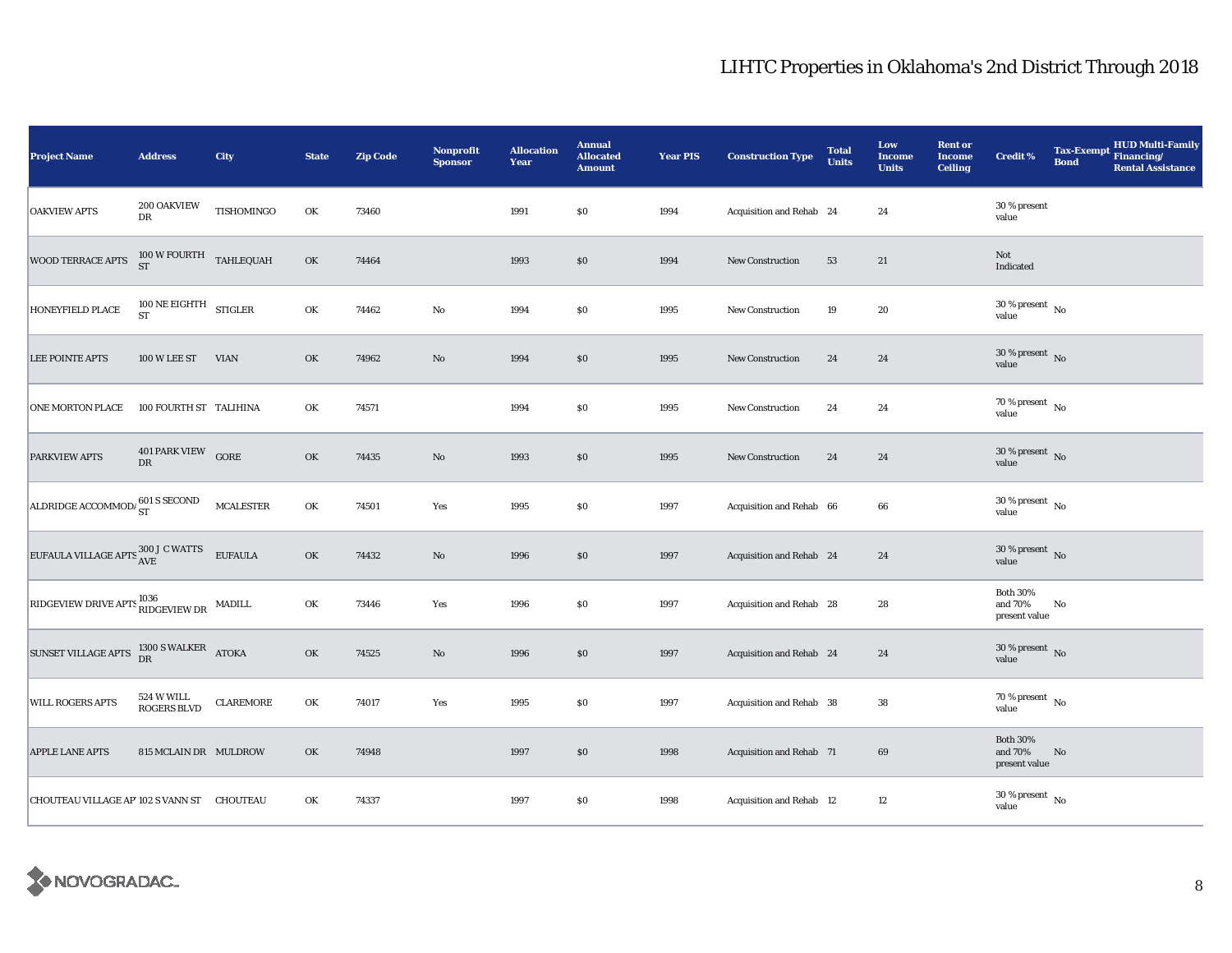| <b>Project Name</b>                                                                   | <b>Address</b>                      | City             | <b>State</b> | <b>Zip Code</b> | <b>Nonprofit</b><br><b>Sponsor</b> | <b>Allocation</b><br>Year | <b>Annual</b><br><b>Allocated</b><br><b>Amount</b> | <b>Year PIS</b> | <b>Construction Type</b> | <b>Total</b><br><b>Units</b> | Low<br><b>Income</b><br><b>Units</b> | <b>Rent or</b><br><b>Income</b><br><b>Ceiling</b> | <b>Credit %</b>                             | <b>Tax-Exempt</b><br><b>Bond</b> | <b>HUD Multi-Family</b><br>Financing/<br><b>Rental Assistance</b> |
|---------------------------------------------------------------------------------------|-------------------------------------|------------------|--------------|-----------------|------------------------------------|---------------------------|----------------------------------------------------|-----------------|--------------------------|------------------------------|--------------------------------------|---------------------------------------------------|---------------------------------------------|----------------------------------|-------------------------------------------------------------------|
| TIMBER TREE PROPERT 1120 B ST                                                         |                                     | <b>COMMERCE</b>  | OK           | 74339           | $\rm No$                           | 1997                      | \$0                                                | 1998            | Acquisition and Rehab 59 |                              | 58                                   |                                                   | <b>Both 30%</b><br>and 70%<br>present value | $\mathbf{No}$                    |                                                                   |
| FOX RUN & FAIRVIEW A 1003 TARBY RD POTEAU                                             |                                     |                  | OK           | 74953           | $\rm No$                           | 1998                      | \$0                                                | 1999            | Acquisition and Rehab 73 |                              | 71                                   |                                                   | <b>Both 30%</b><br>and 70%<br>present value | No                               |                                                                   |
| <b>GARDEN WALK APTS</b>                                                               | $307$ S J T STITES $$\rm SALLISAW$$ |                  | OK           | 74955           | Yes                                | 1998                      | \$0                                                | 1999            | <b>New Construction</b>  | 36                           | $35\,$                               |                                                   | $30\,\%$ present $\,$ No $\,$<br>value      |                                  |                                                                   |
| GROVE VILLAGE APTS 505 N 36TH ST                                                      |                                     | <b>GROVE</b>     | OK           | 74344           | No                                 | 1997                      | $\$0$                                              | 1999            | Acquisition and Rehab 48 |                              | 48                                   |                                                   | $30\,\%$ present $\,$ No $\,$<br>value      |                                  |                                                                   |
| HALEY'S VILLAGE APTS $\begin{array}{cc} 490\text{ E EIGHTH} \\ \text{ST} \end{array}$ |                                     | <b>CHOUTEAU</b>  | OK           | 74337           | $\rm No$                           | 1997                      | \$0                                                | 1999            | Acquisition and Rehab 48 |                              | 48                                   |                                                   | $30\,\%$ present $\,$ No value              |                                  |                                                                   |
| NOWATA VILLAGE APTS 615 TURNER LN NOWATA                                              |                                     |                  | OK           | 74048           | No                                 | 1997                      | \$0                                                | 1999            | Acquisition and Rehab 28 |                              | 28                                   |                                                   | $30$ % present $\hbox{~No}$<br>value        |                                  |                                                                   |
| WOODLAND HILLS APTS 201 TAYLOR DR ROLAND                                              |                                     |                  | OK           | 74954           | $\rm No$                           | 1998                      | \$0                                                | 1999            | Acquisition and Rehab 51 |                              | 51                                   |                                                   | <b>Both 30%</b><br>and 70%<br>present value | No                               |                                                                   |
| CHAPEL RIDGE OF CLAR <sup>2500</sup> FREDERICK RD                                     |                                     | <b>CLAREMORE</b> | OK           | 74019           | No                                 | 2000                      | \$0                                                | 2001            | New Construction         | 104                          | 104                                  |                                                   | $30$ % present $\,$ $\rm Yes$<br>value      |                                  |                                                                   |
| GARDEN WALK OF FORT 1200 CEDAR                                                        |                                     | FORT GIBSON      | OK           | 74434           | No                                 | 1999                      | \$0                                                | 2001            | Acquisition and Rehab 95 |                              | 93                                   |                                                   | <b>Both 30%</b><br>and 70%<br>present value | No                               |                                                                   |
| GARDEN WALK OF VINIT AVE                                                              |                                     | <b>VINITA</b>    | OK           | 74301           | No                                 | 1999                      | \$0                                                | 2001            | Acquisition and Rehab 43 |                              | 42                                   |                                                   | <b>Both 30%</b><br>and 70%<br>present value | No                               |                                                                   |
| OAKVIEW PIONEER VILI $_{\text{DR}}^{604\text{ FLOYD\,BOX}}$ TISHOMINGO                |                                     |                  | OK           | 73460           | No                                 | 2001                      | \$0                                                | 2001            | New Construction         | 24                           | 24                                   |                                                   | $30\,\%$ present $\,$ No $\,$<br>value      |                                  |                                                                   |
| ROULEAU HOUSE                                                                         | 20 E MAIN ST                        | <b>IDABEL</b>    | OK           | 74745           | Yes                                | 2001                      | \$0                                                | 2001            | Acquisition and Rehab 20 |                              | 20                                   |                                                   | $30$ % present $\,$ No $\,$<br>value        |                                  |                                                                   |
| SAVANNAH PARK OF TAI SANDSTONE                                                        | 900 S<br>AVE                        | TAHLEQUAH        | OK           | 74464           | No                                 | 2001                      | \$0                                                | 2001            | New Construction         | 24                           | 24                                   |                                                   | $30$ % present $\,$ No $\,$<br>value        |                                  |                                                                   |

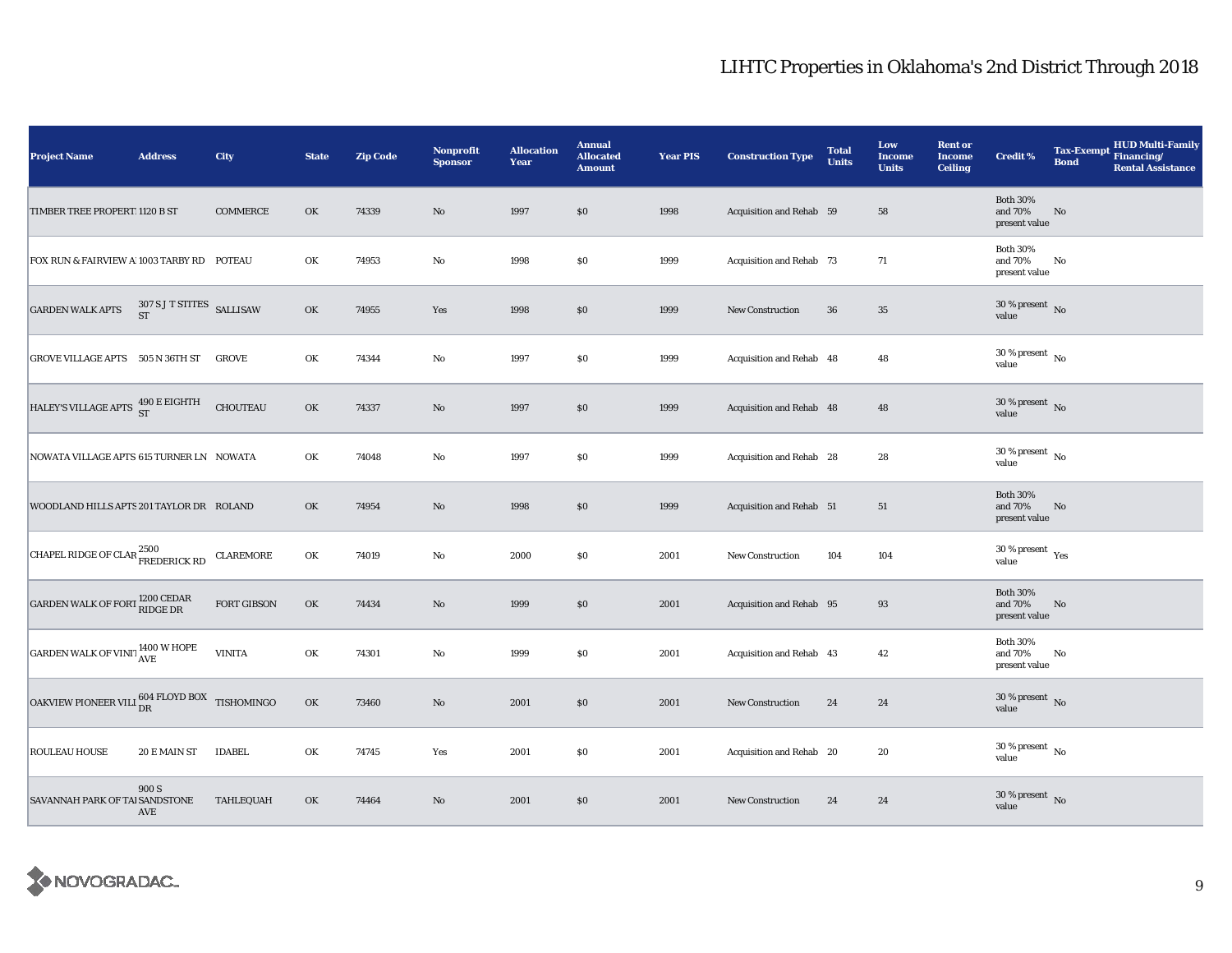| <b>Project Name</b>                                            | <b>Address</b>               | City          | <b>State</b> | <b>Zip Code</b> | <b>Nonprofit</b><br><b>Sponsor</b> | <b>Allocation</b><br>Year | <b>Annual</b><br><b>Allocated</b><br><b>Amount</b> | <b>Year PIS</b> | <b>Construction Type</b>  | <b>Total</b><br><b>Units</b> | Low<br><b>Income</b><br><b>Units</b> | <b>Rent or</b><br><b>Income</b><br><b>Ceiling</b> | <b>Credit %</b>                          | <b>Bond</b> | HUD Multi-Family<br>Tax-Exempt Financing/<br><b>Rental Assistance</b> |
|----------------------------------------------------------------|------------------------------|---------------|--------------|-----------------|------------------------------------|---------------------------|----------------------------------------------------|-----------------|---------------------------|------------------------------|--------------------------------------|---------------------------------------------------|------------------------------------------|-------------|-----------------------------------------------------------------------|
| SUMMER RIDGE APT HO 231 DOUGLAS ST MUSKOGEE                    |                              |               | OK           | 74401           | Yes                                | 2000                      | \$0                                                | 2001            | New Construction          | 60                           | 60                                   |                                                   | 70 % present $\hbox{~No}$<br>value       |             |                                                                       |
| WILLOW BEND VILLAGE WASHINGTON WELCH                           | 1018 S<br>ST                 |               | OK           | 74369           | $\rm No$                           | 2001                      | $\$0$                                              | 2001            | Acquisition and Rehab 24  |                              | 24                                   |                                                   | $30\,\%$ present $\,$ No value           |             |                                                                       |
| AUSTIN HEIGHTS APTS 2113 N MAIN ST MUSKOGEE                    |                              |               | OK           | 74401           | Yes                                | 2001                      | $\$0$                                              | 2002            | New Construction          | 72                           | 72                                   |                                                   | $70$ % present $_{\, \rm No}$<br>value   |             |                                                                       |
| JAY SENIOR HOUSING WASHBOURNE JAY                              | 1301W<br>ST                  |               | OK           | 74346           | Yes                                | 2001                      | \$0                                                | 2002            | <b>New Construction</b>   | 40                           | 39                                   |                                                   | 70 % present $\hbox{~No}$<br>value       |             |                                                                       |
| KIAMICHI GARDENS I 1405 S K ST                                 |                              | HUGO          | OK           | 74743           | Yes                                | 2001                      | $\$0$                                              | 2002            | New Construction          | 28                           | 28                                   |                                                   | $30\,\%$ present $\,$ No value           |             |                                                                       |
| PARK RIDGE & BROOKST 815 GERLACH                               |                              | <b>DURANT</b> | OK           | 74701           | Yes                                | 2001                      | \$0                                                | 2002            | New Construction          | 105                          | 67                                   |                                                   | $70\%$ present No<br>value               |             |                                                                       |
| THE GARDENS AT PRYOL 700 N ELLIOTT PRYOR                       |                              |               | OK           | 74361           | No                                 | 2001                      | \$0                                                | 2002            | <b>New Construction</b>   | 90                           | 89                                   |                                                   | 70 % present $\hbox{~No}$<br>value       |             |                                                                       |
| TWIN SPRINGS ESTATES $_{\rm LN}^{1700}$ REDWOOD $_{\rm~MIAMI}$ |                              |               | OK           | 74354           | $\rm No$                           | 2002                      | \$0                                                | 2002            | <b>New Construction</b>   | 24                           | 24                                   |                                                   | $30\,\%$ present $\,$ No value           |             |                                                                       |
| <b>AVONDALE ESTATES</b>                                        | $2701\,\mathrm{N}$ SIOUX AVE | CLAREMORE     | OK           | 74017           | Yes                                | 2001                      | \$0                                                | 2003            | <b>New Construction</b>   | 60                           | 59                                   |                                                   | $70$ % present $\,$ No $\,$<br>value     |             |                                                                       |
| STILWELL SENIOR HOU: $_{ST}^{400 \text{ N EIGHTH}}$ STILWELL   |                              |               | OK           | 74960           | Yes                                | 2001                      | \$0                                                | 2003            | <b>New Construction</b>   | 40                           | 39                                   |                                                   | $70\,\%$ present $\,$ No value           |             |                                                                       |
| TAHLEQUAH TERRACE 608 PAMELA ST TAHLEQUAH                      |                              |               | OK           | 74464           | No                                 | 2001                      | <b>SO</b>                                          | 2003            | Acquisition and Rehab 118 |                              | 117                                  |                                                   | $30\,\%$ present $_{\, \rm No}$<br>value |             |                                                                       |
| DEER MEADOW APTS 225 WANDA DR TISHOMINGO                       |                              |               | OK           | 73460           |                                    | 2003                      | \$0                                                | 2004            | Not Indicated             | 24                           | 24                                   |                                                   | Not<br>Indicated                         |             |                                                                       |
| <b>LAKE RIDGE APTS</b>                                         | 638 LAKE RDG EUFAULA         |               | OK           | 74432           |                                    | 2002                      | $\$0$                                              | 2004            | New Construction          | 24                           | 24                                   |                                                   | Not<br>Indicated                         |             |                                                                       |

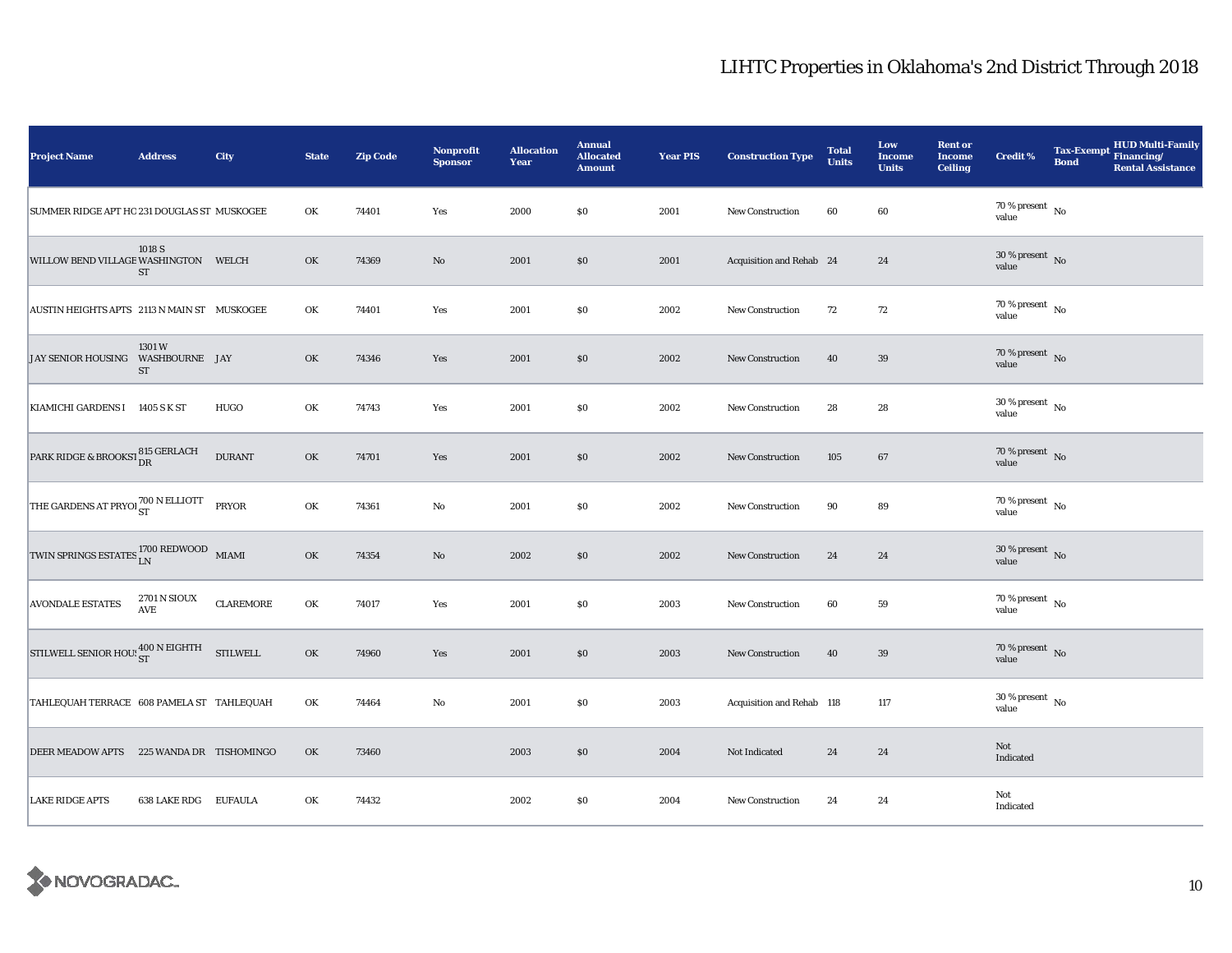| <b>Project Name</b>                                                                                    | <b>Address</b>                                   | City                   | <b>State</b> | <b>Zip Code</b> | <b>Nonprofit</b><br><b>Sponsor</b> | <b>Allocation</b><br>Year | <b>Annual</b><br><b>Allocated</b><br><b>Amount</b> | <b>Year PIS</b> | <b>Construction Type</b> | <b>Total</b><br><b>Units</b> | Low<br><b>Income</b><br><b>Units</b> | <b>Rent or</b><br><b>Income</b><br><b>Ceiling</b> | <b>Credit %</b>                | <b>Tax-Exempt</b><br><b>Bond</b> | <b>HUD Multi-Family</b><br>Financing/<br><b>Rental Assistance</b> |
|--------------------------------------------------------------------------------------------------------|--------------------------------------------------|------------------------|--------------|-----------------|------------------------------------|---------------------------|----------------------------------------------------|-----------------|--------------------------|------------------------------|--------------------------------------|---------------------------------------------------|--------------------------------|----------------------------------|-------------------------------------------------------------------|
| NORTHVIEW ESTATES                                                                                      | $505$ BENNETT DR                                 | <b>VIAN</b>            | OK           | 74962           |                                    | 2002                      | $\$0$                                              | 2004            | Not Indicated            | $35\,$                       | 34                                   |                                                   | Not<br>Indicated               |                                  |                                                                   |
| $\boxed{\text{TANGLEWOOD VILLAGE} \substack{\text{500 ROCK JAIL} \\ \text{RD}} \quad \text{BOKOSHE} }$ |                                                  |                        | OK           | 74930           |                                    | 2003                      | $\$0$                                              | 2004            | Not Indicated            | 24                           | 24                                   |                                                   | Not<br>Indicated               |                                  |                                                                   |
| <b>WISDOM KEEPERS</b>                                                                                  | $1286\,\mathrm{W}$ FOURTH TAHLEQUAH<br><b>ST</b> |                        | OK           | 74464           |                                    | 2002                      | \$0                                                | 2004            | Not Indicated            | 39                           | $\boldsymbol{0}$                     |                                                   | Not<br>Indicated               |                                  |                                                                   |
| <b>AFTON VILLAGE</b>                                                                                   | 326 S MAPLE<br>AVE                               | $\operatorname{AFTON}$ | OK           | 74331           |                                    | 2004                      | \$0                                                | 2005            | Not Indicated            | 29                           | 29                                   |                                                   | Not<br>Indicated               |                                  |                                                                   |
| ALPACA RANCH RETIRE <sup>201</sup> HOYT<br>GAMMON DR                                                   |                                                  | <b>BROKEN BOW</b>      | OK           | 74728           |                                    | 2004                      | $\$0$                                              | 2005            | Not Indicated            | 24                           | 24                                   |                                                   | Not<br>Indicated               |                                  |                                                                   |
| <b>HILLDALE SPRINGS</b>                                                                                | $2400$ HILLDALE $\,$ MUSKOGEE SPRINGS CIR $\,$   |                        | OK           | 74403           |                                    | 2003                      | \$0                                                | 2005            | Not Indicated            | 44                           | 44                                   |                                                   | Not<br>Indicated               |                                  |                                                                   |
| MUSKOGEE AFFORDABL MEADOWLANE MUSKOGEE                                                                 | 1200<br>DR                                       |                        | OK           | 74401           |                                    | 2003                      | $\$0$                                              | 2005            | Not Indicated            | 59                           | 59                                   |                                                   | Not<br>Indicated               |                                  |                                                                   |
| <b>OXFORD PLACE APTS</b>                                                                               | $1551\,\mathrm{N}$ OKMULGEE AVE OKMULGEE         |                        | OK           | 74447           |                                    | 2004                      | $\$0$                                              | 2005            | Not Indicated            | 60                           | 60                                   |                                                   | Not<br>Indicated               |                                  |                                                                   |
| HARTSHORNE VILLAGE $^{900\, \rm LEHIGH}_{\rm AVE}$                                                     |                                                  | $\mbox{HARTSHORNE}$    | OK           | 74547           | $\rm No$                           | 2005                      | \$45,736                                           | 2006            | Acquisition and Rehab 20 |                              | 20                                   | 60% AMGI                                          | $30\,\%$ present $\,$ No value |                                  |                                                                   |
| HOLDENVILLE RIDGE AI RD<br>RD<br>RD<br>HOLDENVILLE                                                     |                                                  |                        | OK           | 74848           | $\rm No$                           | 2005                      | \$64,279                                           | 2006            | Acquisition and Rehab 28 |                              | $\bf 28$                             | 60% AMGI                                          | $30\,\%$ present $\,$ No value |                                  |                                                                   |
| PARKWAY VILLAGE                                                                                        | 704 W CARL<br><b>ALBERT PKWY</b>                 | <b>MCALESTER</b>       | OK           | 74501           | Yes                                | 2005                      | \$500,000                                          | 2006            | <b>New Construction</b>  | 60                           | 60                                   | 60% AMGI                                          | $70\,\%$ present $\,$ No value |                                  |                                                                   |
| <b>QUAIL RIDGE HOMES</b>                                                                               | 806 KEITHAN ST BROKEN BOW                        |                        | OK           | 74728           | $\rm No$                           | 2004                      | \$351,156                                          | 2006            | New Construction         | 26                           | ${\bf 26}$                           | 60% AMGI                                          | $70\,\%$ present $\,$ No value |                                  |                                                                   |
| <b>SURETY APTS</b>                                                                                     | 117 N THIRD ST MUSKOGEE                          |                        | OK           | 74401           | Yes                                | 2004                      | \$342,387                                          | 2006            | Acquisition and Rehab 37 |                              | 37                                   | 60% AMGI                                          | $70\,\%$ present $\;$ No value |                                  |                                                                   |